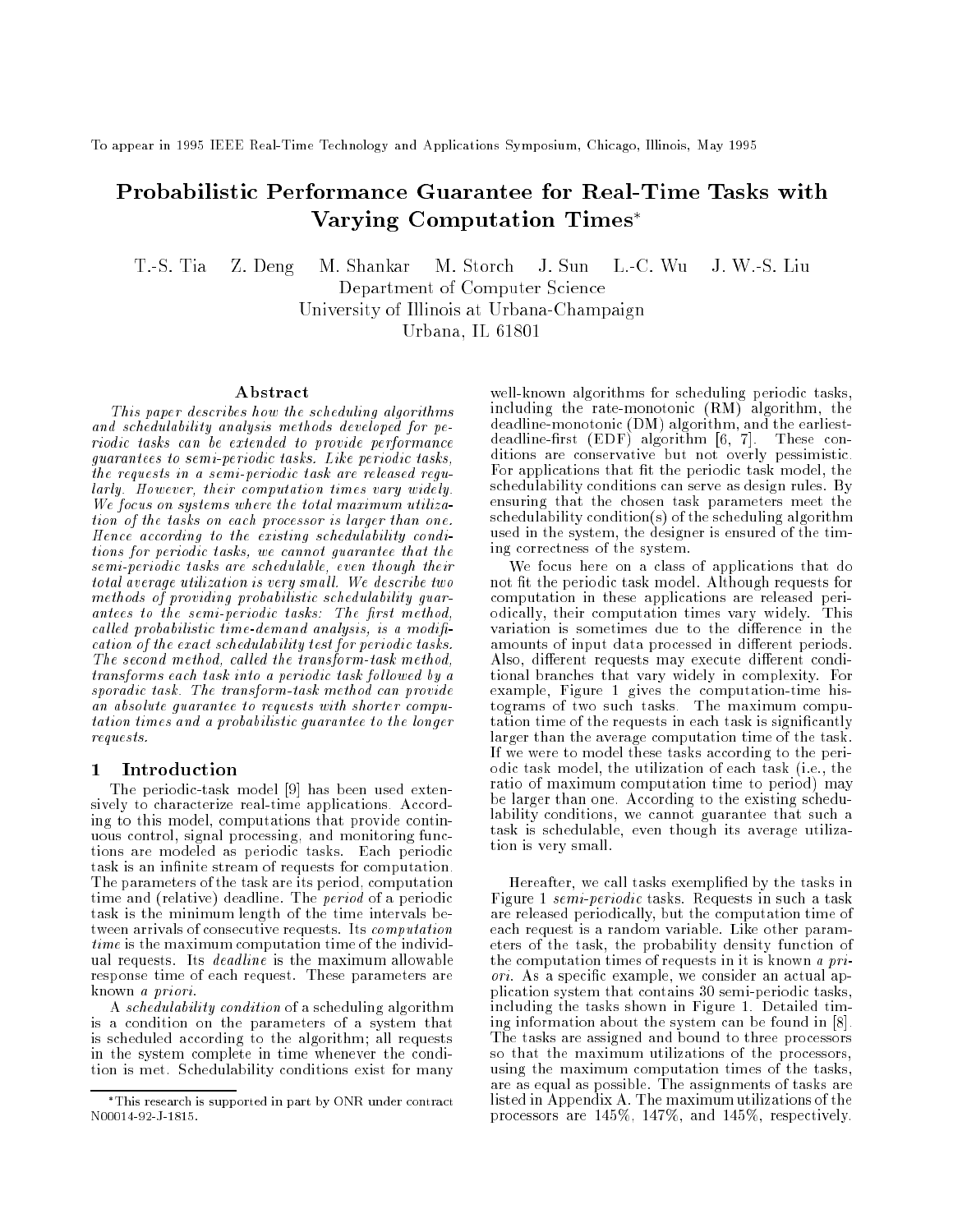

Figure 1: The Computation-Time Histograms of Two Tasks.

However, the processors are very much under-utilized on the average; the average utilizations of the three processors are 25%, 13%, and 15%, respectively.

A natural question arises as to whether it is possible to provide some satisfactory form of schedulability guarantee for systems where the maximum utilization of each processor is more than 100%. This paper extends the existing schedulability-analysis methods for periodic tasks [3-5,7] to provide probabilistic schedulability guarantees for semi-periodic tasks. Using a probabilistic performance guarantee, the designers can make the appropriate tradeoffs between using fewer processors to execute the tasks versus having a higher degree of condence that all requests will meet their deadlines.

We describe two methods of providing schedulability guarantee for semi-periodic tasks. The first method assumes that the semi-periodic tasks are scheduled according to a fixed-priority algorithm. This method, called the *probabilistic time-demand* 

analysis method, is a modication of the exact schedulability test [5] for periodic tasks. The modification takes into account the variations in the computation times and is similar to the approach taken in [2]. It provides the probability that requests of each task will meet their deadlines. The second method, called the transform-task method, transforms each semi-periodic task into a periodic task followed by a sporadic task. The periodic tasks are schedulable according to known schedulability conditions. Two different algorithms are used to schedule the periodic and sporadic tasks. The first algorithm uses sporadic servers  $[12]$  to execute the sporadic tasks while the periodic tasks are scheduled on a fixed-priority basis. The second algorithm uses the EDF algorithm to schedule the periodic tasks and a slack stealing algorithm [1, 14] to schedule the sporadic tasks. The probabilistic timedemand analysis is applicable only to tasks with deadlines equal to or less than their periods while the transform-task method does not have this restriction.

The remainder of this paper is organized as follows: In Section 2, we introduce the notations needed in later sections. In Section 3, we present the probabilistic time-demand analysis method. Section 4 describes the transform-task method. Simulation results for the two approaches to scheduling the semi-periodic tasks are also provided. Section 5 concludes the paper and discusses future work.

### 2 Problem Formulation

The system we consider consists of a set of  $N$  independent, semi-periodic tasks to be scheduled on a single processor. (For multiprocessor systems, we assume that the tasks have been assigned to the processors so we can analyze each processor individually.) The parameters of each semi-periodic task include its period  $p_{ij}$  and decade the mass decade line distribution of  $p_{ij}$  denote the theory j-th request of task Ti . The computation time of Ti;j is ci;j . For a given i, ci;j , for <sup>j</sup> = 1; 2; , are identically distributed according to the probability density function  $f_i(t)$ . Again, for all tasks  $T_i$ , the parameters  $p_i, d_i$ , and  $f_i(t)$  are known before the system begins execution. Furthermore, we assume that the computation time circuit Time circuit Time circuit Time circuit Time circuit Time circuit Time circuit Time circuit Time circuit Time circuit Time circuit Time circuit Time circuit Time circuit Time circuit Time circuit Time c when Ti; is released. We let  $\mathbb{R}^n$  if the release time of time of time of time of time of time of time of time of time of time of time of time of time of time of time of time of time of time of time of time of time o Ti; and different interests absolute the interests absolute  $\alpha$  absolute  $\alpha$ 

The (average) utilization of a task  $T_i$ , denoted by  $u_i$ , is the average fraction of available processor time that  $T_i$  uses.  $u_i$  is equal to  $E[c_{i,j}]/p_i$ , where  $E[y]$  denotes the expected value of the random variable y. The total average utilization of the system, denoted by  $U$ , is equal to  $\sum_{i=1}^N u_i$ . Let  $\hat{c}_i$  denote the maximum compuutilization of the system is  $\sum_{i=1}^{N} c_i/p_i$ . We assume that the total maximum utilization is larger than 1 and the total average utilization is less than 1.

According to the transform-task method, each semi-periodic task  $T_i$  is divided into a periodic task  $P_i$  and a sporadic task  $S_i$ . The periodic task  $P_i$  has period  $p_i$  and computation time  $c_i$ .  $c_i$  is a parameter chosen by the designer; it is in the designer; it is in the range (0; c); it is in the range (0; c); coin as shown in Figure 2. The joint pixel and  $\mathbf{r}$  is presented by  $\mathbf{r}$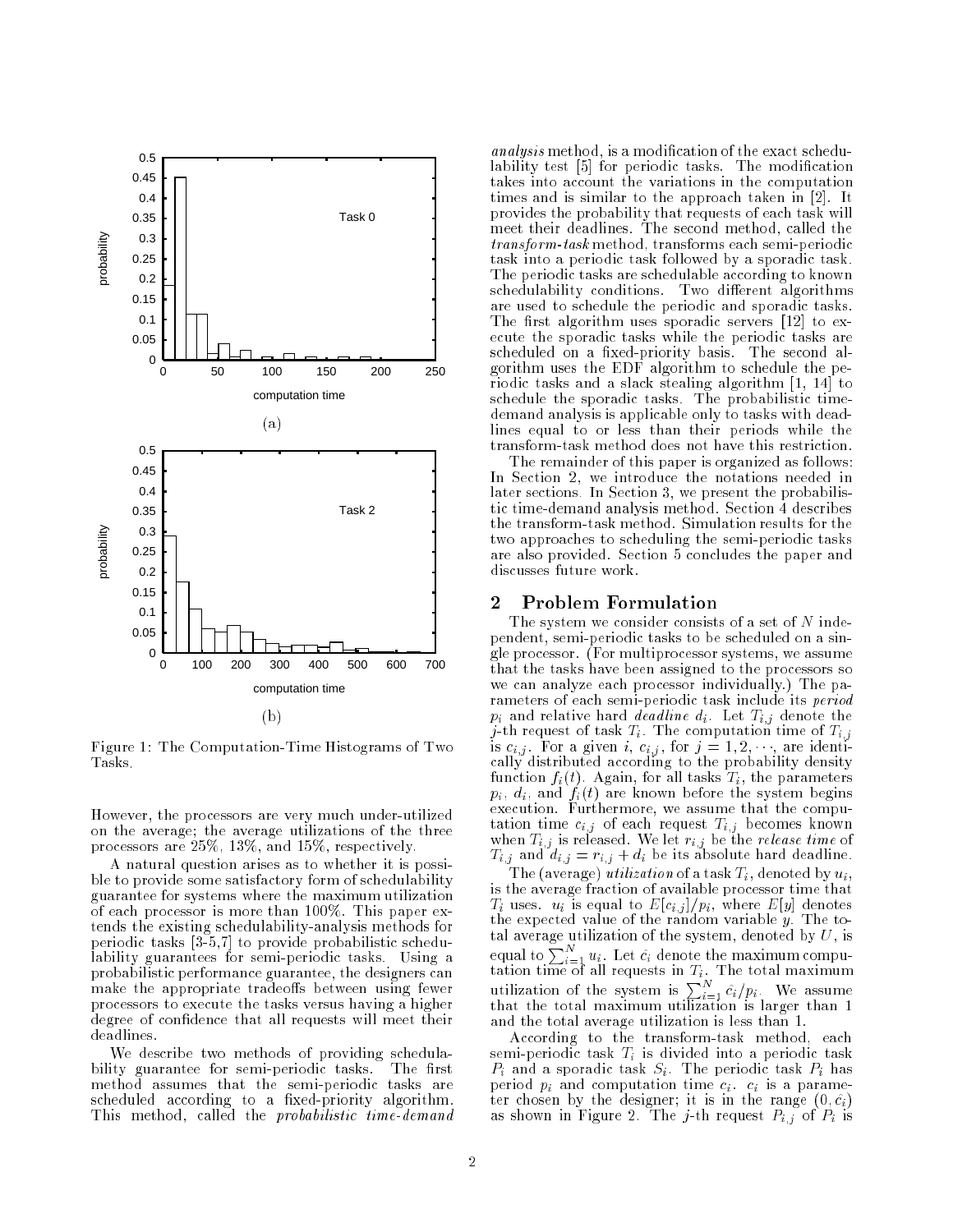

Figure 2: The probability density function of task  $T_i$ .

released at  $r_{i,j}$ , the release time of the j-th request of  $T_i$ . If the computation time  $c_{i,j}$  of  $T_{i,j}$  is larger than  $c_i$ , a request of  $S_i$  arrives and is ready for execution at the time when  $\mathcal{L}_k$  units of  $\mathcal{L}_k$  completes. Hence the t probability and the sports in Si arrives in Si arrives in Si arrives in Si arrives in Si arrives in Si arrives each period of  $T_i$  is equal to the area of the shaded region under the probability density function  $f_i(t)$ , as shown in Figure 2. We always choose  $c_i$ , and hence  $A_i$ , so that all the periodic tasks  $P_i, 1 \le i \le N$ , are schedulable.

# <sup>3</sup> Probabilistic Time-Demand Analysis

Again, one way to schedule semi-periodic tasks is to treat them as if they were periodic tasks and schedule them on a fixed-priority basis. (In this section, we index the tasks so that the priority of  $T_i$  is higher than that of  $T_i$  if  $i < j$ . Because the schedulability test based on the maximum computation times fails, we seek to find the probability that any request  $T_{i,j}$ in  $T_i$  will meet its deadline. Our method for finding this probability is a straightforward extension of the time-demand analysis method used to derive the exact schedulability test [5]. Again, our method assumes that the relative deadline  $d_k$  is less than or equal to the period  $p_k$  for every task  $T_k$ .

To determine the probability that a request  $T_{i,j}$  will meet its deadline, we first bound the total amount of processor time  $w_i(t)$  demanded by all the higher priority tasks and the request  $T_{i,j}$  since the release of  $T_{i,j}$ . At most Rk(t) = dt=pke, k = 1; 2; ; i1, requests of any mighting priority tasket T  $_{h}$  cannot be released in the interval  $[r_{i,j}, r_{i,j} + t]$  for any  $t > 0$ . Without loss of generality, we call these requests  $T_{k,1}, T_{k,2}, \cdots, T_{k,R_k(t)}$ . An upper bound of  $w_i(t)$  in terms of the computation times of these requests is:

$$
w_i(t) \le c_{i,j} + \sum_{k=1}^{i-1} \sum_{l=1}^{R_k(t)} c_{k,l} \tag{1}
$$

The request  $T_{i,j}$  can meet its deadline if  $w_i(t)$  becomes equal to or less than t at some time instant  $r_{i,j} + t$ before or at the deadline  $r_{i,j} + d_i$  of  $T_{i,j}$ .

Let  $\mathbf{W}_i(t,x)$  be the (cumulative) probability distribution of  $w_i(t)$ , i.e., the probability of  $w_i(t) \leq x$ . The probability  $\dot{M}_i$  that  $T_{i,j}$  can meet its deadline is at least equal to  $\mathbf{W}_i(d_i, d_i)$ . A better lower bound of  $M_i$ is

$$
M_i \ge \max_{t \in E} \mathbf{W}_i(t, t) \tag{2}
$$

where  $E$  is the set of time instants containing  $d_i$ , and  $p_k, 2p_k, \dots, \lfloor d_i/p_k \rfloor p_k$ , for  $k = 1, 2, \dots, i - 1$ .

A practical problem is how to compute the probability distribution of  $\mathbf{W}_i(t, x)$  from the given probability density functions  $f_k(x)$ ,  $k = 1, 2, \dots, i$ . The algorithm described by the pseudo code in Figure 3 uses the bound (1) and assumes the statistical independence of the computation times of all requests. If the number of terms X in  $(1)$  is small (equal to or less than 10 in the pseudo code), the probability density function  $\mathbf{w}_i(t, x)$  of  $w_i(t)$  is computed by convolving the probability density functions of the random variables in the sum. Although this method is computationally expensive, we only have to do a few convolutions since  $X$  is small. When the number  $X$  becomes large, the central limit theorem applies. The probability distribution of  $w_i(t)$  can be approximated by a normal distribution whose mean and variance are the sums of the means and variances of all the random variables in the sum, respectively.

In our 3-processor example mentioned earlier, the total maximum utilization of the processors are 145%, 147%, and 145%, respectively. To apply the probabilistic time-demand analysis on the system, we let the relative deadline of every task be equal to its period. We used the empirical computation-time histograms of the 30 tasks as estimates of their probability density functions. Assuming that the computation times of all requests are statistically independent, we found that all but two of the tasks meet their deadlines with probability one. The probabilities of meeting deadlines for the other two tasks are 0.9964 and 0.9928, respectively. We will return in Section 4 to discuss the accuracy of this prediction.

Unfortunately, the computation times of individual requests are not statistically independent. In the system studied here, the computation times of requests in each task are correlated with that of requests in many other tasks, although in most cases only weakly. The algorithm in Figure 3 underestimates the variation of  $w_i(t)$ . As a consequence, the probability of meeting deadlines thus computed may be overly optimistic. Given the covariance of computation times of different requests, we can compute the probability distribution  $\mathbf{W}_i(t,x)$  more accurately. However, the computation is more expensive, especially when the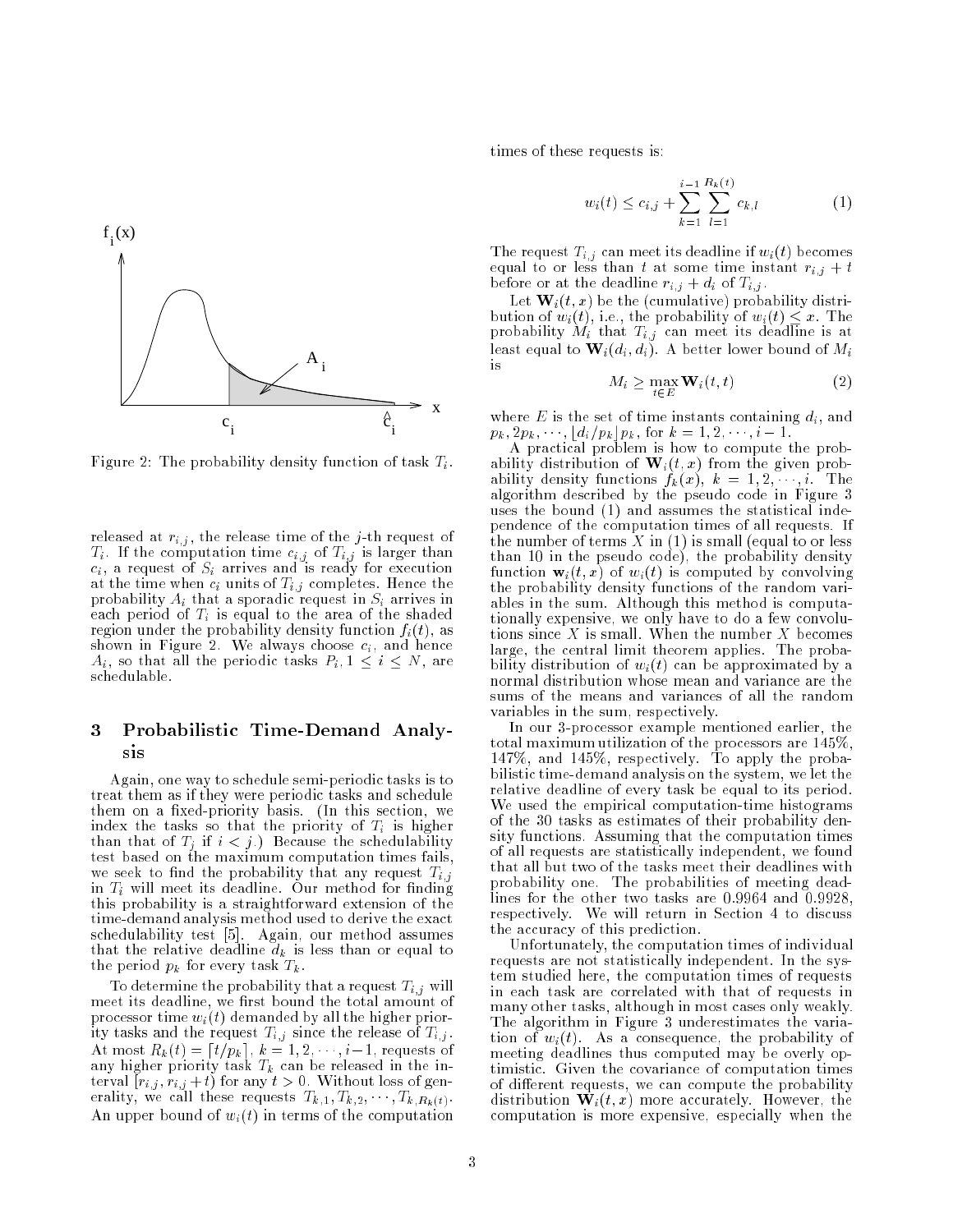**Input :** Task set  $\mathbf{T} = \{T_i : 1 \leq i \leq N\}$  and the probability density functions  $f_i(x)$   $i = 1, 2, \dots, N$ .

**Output :** The probability  $M_i$  that each task  $T_i$  will meet its deadline, computed according to (2).

### Algorithm :

```
Define MAX_TERMS 10
For each T_i, 1 \leq i \leq N Do
    M_i\,=\,0For each T_k, 1 \leq k \leq i Do
        M_{i,k} = 0For each j, 1 \leq j \leq \lfloor d_i/p_j \rfloor Do
            X = \sum_{l=1}^{P_n} [t/p_l]If X <MAX_TERMS Then
               Compute \mathbf{w}_i(t, x) by convolving the
                   probability density functions of
                   the terms in (1)
               Compute \mathbf{W}_i(t,x) from \mathbf{w}_i(t,x)Else
               Compute \mathbf{W}_i(t,x) by approximating it
                   by a normal distribution \mathcal NM_{i,k} = \max\{M_{i,k}, \mathbf{W}_i(t,t)\}EndFor
       M_i = \max\{M_i, M_{i,k}\}\EndFor
EndFor
```
Figure 3: Pseudo Code of the Probabilistic Time Demand Analysis.

number of terms is small and even the meta-form of the central limit theorem [3] cannot be applied.

The bound given by (1) implicitly assumes that the request  $T_{i,j}$  being analyzed is released at a critical instant [9]. Consequently, the sum in the right-hand side of (1) gives an upper bound of the processor-time demand of  $T_{i,j}$  and all higher priority tasks only when the deadline and maximum computation time of every task are less than its period. Otherwise, some higher priority requests that are released earlier than  $T_{i,j}$  may not have completed at  $r_{i,j}$  and also demand processor time during the interval  $[r_{i,j}, r_{i,j}+d_i)$ . We can account for this extra time demand and improve the reliability of the probabilistic time-demand analysis by using the following upper bound:

$$
w_i(t) \le c_i + \sum_{k=1}^{i-1} \sum_{l=1}^{R_k(t)} c_{k,l} + \sum_{k=1}^{i-1} \sum_{l=1}^{\infty} (1 - M_k)^l c_{k,l} \tag{3}
$$

where  $c_{k,-l}$  denotes the computation time of the request of  $T_k$  that was released l periods before  $r_{i,j}$ . When every task has a high probability of meeting its dealers and  $\{1,\ldots,N\}$  . If the bound is acceptable is a contract of  $\{1,\ldots,N\}$  tight.

### 4 Task Transformation

We now present the transform-task method, which can be used to provide an absolute guarantee for requests with short computation times and a probabilistic guarantee for the other requests. As stated in Section 2, we transform each semi-periodic task  $T_i$  into a periodic task  $P_i$  followed by a sporadic task  $S_i$ .

### Characteristics of the Transformed Tasks

The periodic task  $P_i$  of a semi-periodic task  $T_i$  has the same period  $p_i$  as  $T_i$ . The maximum computation time of  $P_i$  is  $c_i$ .  $c_i$  is used as the computation time of  $P_i$  when we analyze the schedulability of all N periodic tasks. The relative deadline of  $P_i$  is equal to  $\alpha_i d_i$  for some  $\alpha_i$  in the range  $(0, 1)$ .  $\alpha_i$  and  $c_i$  are chosen so that all requests in  $P_i$  for all  $i = 1, 2, \dots, N$ , surely meet their deadlines.

Again, a request Si;j in the sporadic task Si of Ti arrives in the j-th period only if the computation time of the request  $T_{i,j}$  is larger than  $c_i$ . This sporadic request arrives when the corresponding request  $P_{i,j}$ in  $P_i$  completes. Its computation time is distributed according to the probability density function

$$
g_i(x) = \begin{cases} 0 & \text{for } x < 0\\ f_i(x + c_i)/A_i & \text{for } x \ge 0 \end{cases}
$$
 (4)

The probability of arrival  $A_i$  of a sporadic request in the *j*-th period of  $T_i$  is equal to the probability that  $c_{i,j} > c_i$ . The relative deadline of sporadic requests in  $S_i$  is  $(1 - \alpha_i)d_i$ . We can only provide a probabilistic guarantee to sporadic requests. With a slight abuse of the term, we also refer to the \period" of the sporadic task  $S_i$  as  $p_i$ .

In our subsequent discussion, we assume that in the subsequent discussion, we assume that in the  $\theta$ and A, respectively, and A, respectively, for an are equal to  $\mathcal{A}$ , for all to  $\mathcal{A}$ , for all to  $\mathcal{A}$  $i = 1, 2, \dots, N$  except when stated otherwise. This assumption is made here solely for the sake of simplifying our presentation. In practice, we may want to choose different  $A_i$  and  $\alpha_i$  for different semi-periodic tasks depending on their importance. For example, one strategy is: the more important a task, the smaller the probability  $A_i$  that any request in it might have a sporadic portion (whose completion by its deadline is not absolutely guaranteed). Similarly, we can also choose differing  $\alpha_i$ 's, which gives us another dimension of tradeoff. It is impractical to tune the  $2N$  parameters  $\alpha_i$ 's and  $A_i$ 's manually. However, with the help of a design tool, such as the PERTS schedulability analyzer [10], the designer can adjust these parameters one or several at a time and use the tool to find a good tradeoff. The use of PERTS for this purpose is described in [8].

#### Using RM and Sporadic Servers

One way to schedule the transformed tasks is to schedule the periodic tasks on a fixed-priority basis and use one or more sporadic servers to schedule the sporadic requests. The sporadic server scheme [12] is a bandwidth preserving scheme that has good performance. According to this scheme, a sporadic server may serve one or more client sporadic tasks. For each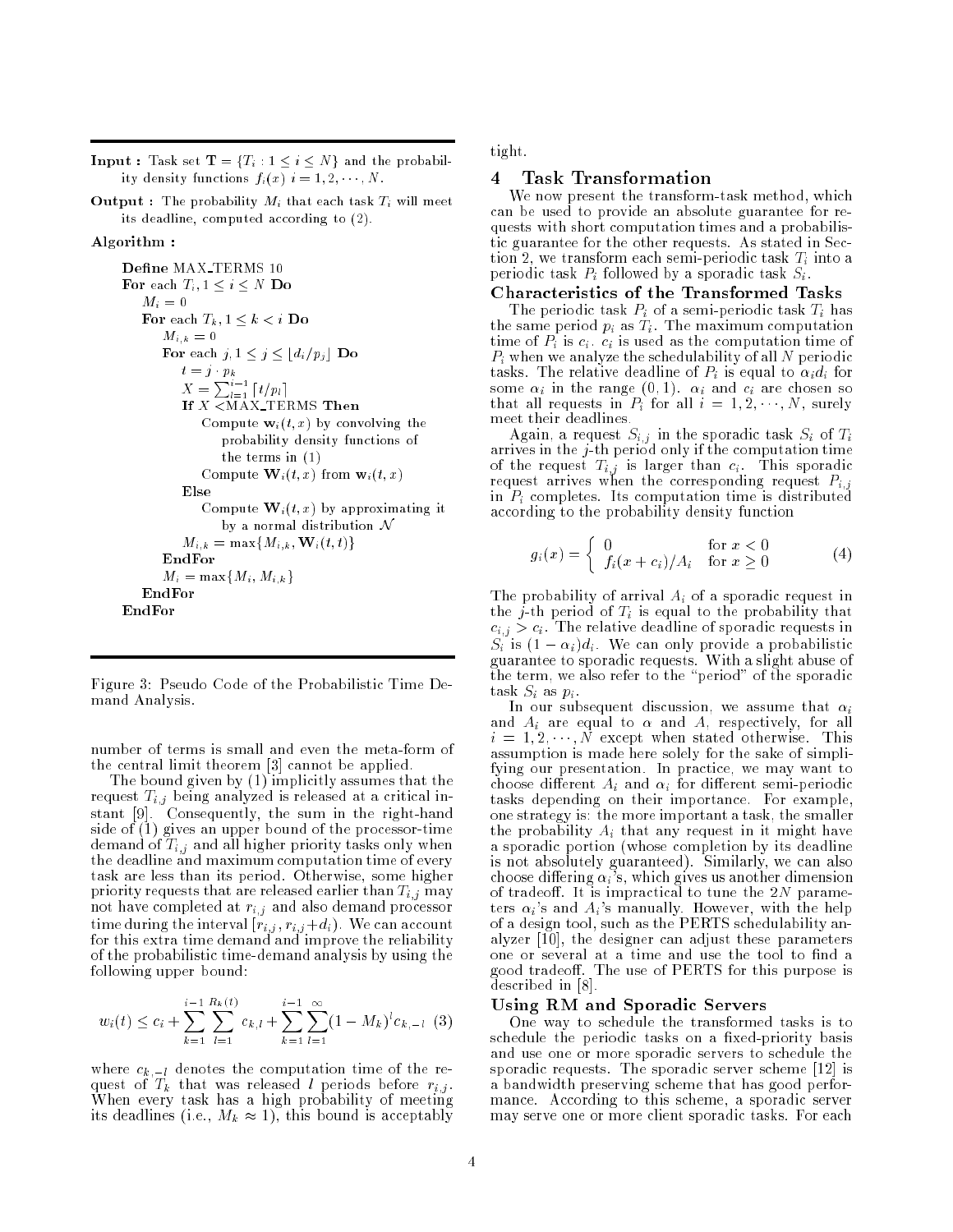server, there is a FIFO queue containing all the released requests of the client sporadic tasks that are served by the server. The request at the head of this queue executes whenever the server is scheduled by the operating system.

We have examined the performance of the sporadic server scheme when used together with the RM algorithm to schedule the periodic tasks and sporadic tasks transformed from the 30 semi-periodic tasks in our 3 processor example. Tables B1 and B2 in Appendix B summarize the average response times obtained by simulating the system using PERTS when the client sporadic tasks are served by the sporadic servers described in Appendix A. (The lengths of the  $99\%$  confidence intervals are negligibly small.) The probability of sporadic task arrival  $\tilde{A}$  was tried for  $A = 30\%$  and  $A = 20\%$  for all tasks. In this experiment, the deadline of each periodic task is equal to the period of the corresponding semi-periodic task. The parameters of the sporadic servers were chosen by the PERTS schedulability analyzer so that all the periodic tasks and the servers (treated as periodic tasks) are schedulable according to the RM algorithm. In particular, the period of each server is slightly smaller than the shortest period of all its client tasks. Therefore the server has a higher priority than the corresponding periodic tasks of all of its clients. During simulation, the tool reports that a sporadic request misses its deadline whenever the request does not complete within one period of the sporadic server serving it. This choice of relative deadlines of sporadic tasks implies different  $\alpha_i$ 's for different tasks. We will show later in this section that by making the relative deadlines of the sporadic tasks dependent on the periods of the sporadic servers serving them, it becomes easier to analytically compute the probability of any sporadic task missing its deadlines.

The data summarized in Appendix B shows that tasks 2 and 16 miss their deadlines. The probabilities of these occurrences are 0.0095 and 0.0204 when  $A = 30\%$  and are 0.0076 and 0.0139 when  $A = 20\%$ . Compared with the corresponding probabilities obtained from the probabilistic time-demand analysis method described in Section 3 (which are 0.0036 and 0.0072, respectively), these probabilities are larger despite the fact that the relative deadlines are larger. We suspect that the more optimistic conclusion derived from the probabilistic time-demand analysis is due to the errors introduced by (a) the assumption of statistical independence of computation times and (b) the negligence of the extra time demanded by the yet to be completed higher priority requests that are released earlier than the request being analyzed, i.e., the last term on the right-hand side of (3).

### Analytical Model

We now present an analytical model based on which we can compute an upper bound of the probability that a sporadic task served by a sporadic server will miss its deadline. This model makes the following assumptions about the parameters of the sporadic servers and the clients served by each server.

- 1. The sporadic tasks are clustered according to the periods of their corresponding semi-periodic tasks. A cluster of sporadic tasks with period p is served by a server of the same period  $p$ .
- 2. The sporadic requests are served on a FIFO basis by the server.
- 3. Each server, together with all other servers whose parameters are chosen in the same manner and all the periodic tasks, is schedulable according to the exact schedulability test [5].

In practice, the periods of the semi-periodic tasks may be distinct, as in the case of our example application system. Because the total maximum utilization of the processor is larger than one, we cannot have a sporadic server for each sporadic task. In this case, we cluster tasks with similar periods together and use one sporadic server for each cluster. The period of the server should be the minimum of the periods of the tasks.

We consider each server that has period  $p$  and  $n$ clients. Let  $D_i$  and  $C_i$  denote the relative deadline and maximum computation time of sporadic task  $S_i$ , respectively. Let  $C = \max\{C_i : 1 \le i \le n\}$  and  $K =$ respectively. Let C = maximum  $\mathcal{C}_k$  : 2 in 1 in 1 maximum and minister : 1 i i i ng. The execution time budget in the execution time budget in the execution of the execution of the execution of the execution of the execution of the execution of the execution of the execution of of the server is chosen to be C=K. In other words, and a server words, and a server words, and a series words, and a series of  $\mathcal{L} = \mathcal{L}$ sporadic request  $S_{i,j}$  that arrives when the queue of its server is empty can surely complete within  $K$  server periods, i.e.,  $D_i$  units of time. A sporadic request is said to miss its deadline if it is not completed within K server periods after its arrival. The probability of missed deadlines computed based on this definition is an upper bound of the actual probability of missed deadlines.

Let  $h_x$  denote the probability that a request  $S_{i,j}$  in a sporadic task  $S_i$  requires x server periods to complete. Let  $b_m$  denote the probability that the backlog in the server queue when  $S_{i,j}$  arrives requires m periods to complete. The probability that a sporadic task  $S_i$  will miss its deadline is given by

$$
\Pr[S_i \text{ misses its deadline}] = \sum_{x=1}^{K} h_x \sum_{m=K-x+1}^{\infty} b_m. \quad (5)
$$

We let  $q_y$  denote the probability that the number of server periods  $\delta$  required to complete all the sporadic tasks arriving during one server period is equal to y.  $H(z)$  and  $Q(z)$  are the generating functions of  $\{h_x\}$  and  $\{q_y\}$ , respectively. When the computation times of different semi-periodic tasks are statistically independent, we have  $Q(z) = (H(z))^n$ . In the simplest case,  $K = 1$ . (This is the choice made in Appendix A.)  $H(z) = 1 - A + Az$ . For other choices of K,  $H(z)$  can be derived easily from the probability density function  $f_i(x)$  of each task  $T_i$ .

To find  $b_m$ , we note that for  $m \geq 1$ ,

$$
b_m = \sum_{y=0}^{nK} q_y b_{m-y+1}
$$
 (6)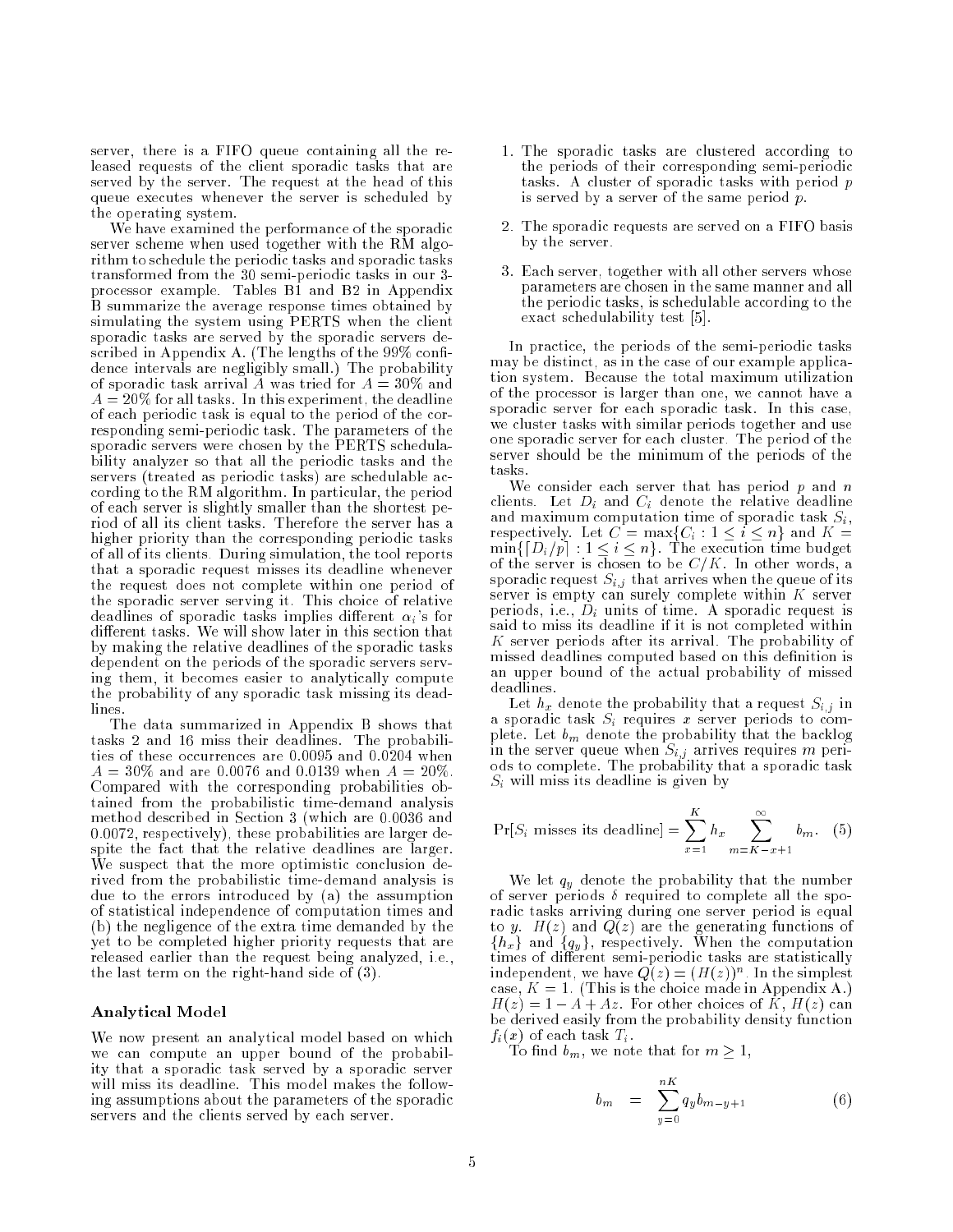From the definition of  $b_m$ ,  $b_m = 0$  for  $m < 0$ . Hence we only need to take care of the boundary condition when  $m = 0$  as follows:

$$
(1 - q_0 - q_1)b_0 = q_0b_1 \tag{7}
$$

From Eqs. $(6)$  and  $(7)$ , we find that the generating function  $B(z) = \sum_{m=0}^{\infty} b_m z^m$  is given by

$$
B(z) = \frac{(1 - E[\delta])(1 - z)}{Q(z) - z} \tag{8}
$$

when  $E[\delta] < 1$ , i.e., the expected number of server periods required to complete all the sporadic requests arriving in any period is less than 1. The stationary distribution  $\{b_m\}$  does not exist when  $E[\delta] \geq 1$ .

For all choices of K,  $(1 - b_0)$  gives the probability that a sporadic request arrives to a non-empty server queue. Consequently,  $A(1 - b_0)$  gives an upper bound for the probability that any sporadic task misses its deadline. We can, of course, get a tighter upper bound the special case of  $K = 1$ ,  $q_0 = (1 - A)^n$ ,  $E(\delta) =$  $n_A$  (< 1), and  $v_0 = (1 - n_A)/(1 - A)^n$ . (If different tasks have different probability of arrival  $A_i$ ,  $b_0 = (1 \sum_{i=1}^{n} A_i$ )/ $\prod_{i=1}^{n} (1 - A_i)$ .)<br>This method, like the probabilistic time-demand

analysis method, assumes the statistical independence of the computation times of different semi-periodic tasks. Consequently, the upper bound thus derived may also be overly optimistic when the computation times are not statistically independent. One way to improve the analytical model is to make  $h_x$ , the probability of a sporadic request requiring  $x$  server periods to complete, dependent on the amount of backlog at the time of its arrival. An example is to make  $h_x$ larger for larger x when the backlog is large. The practical challenge of this approach is how to characterize this dependency so that the model is as accurate as possible while remaining tractable at the same time. We are examining the detailed execution traces of the tasks in our example in order to validate several possible dependency relations between  $h_x$  and the server backlog.

### Using EDF and Slack Stealer

We can also schedule the semi-periodic tasks according to the EDF algorithm. This algorithm, being optimal, allows the tasks to meet their deadlines whenever it is possible to do so. However, the EDF algorithm is known to be unstable during transient overloads. For this reason, rather than applying the EDF algorithm directly to semi-periodic tasks, we again transform each task into a periodic task and a sporadic task. The periodic tasks are scheduled on the EDF basis. The sporadic requests of all tasks are then scheduled according to the slack stealing algorithm described in  $[14]$ . This algorithm differs from the slack stealing algorithms described in [4, 11, 13], which assume that periodic tasks are scheduled on a fixed-priority basis. Conceptually, it is similar to Chetto and Chetto's algorithm [1]: Sporadic requests are scheduled on the FIFO basis whenever the execution of periodic requests can be postponed. It differs from Chetto and Chetto's algorithm in implementation. Its complexity is linear in the number of periodic tasks while the latter is a pseudo-polynomial time algorithm.

The probability of arrival  $A_i$  of requests of each sporadic task can be chosen so that the total maximum utilization of all periodic tasks  $P_i$ , for  $i = 1, 2, \dots, N$ , is equal to 1. Therefore, the probability of any request in  $\tilde{T}_i$  missing its deadline is at most  $A_i$ , when the relative deadline of each task is equal to or larger than its period. Because the computation times of periodic requests  $P_{i,j}$ 's may be less than the maximum value  $c_i$  and the slack stealer can make use of the processor time not used by periodic tasks, this probability may actually be smaller than  $A_i$ .

To compare the two approaches, namely, RM and sporadic server algorithms and EDF and slack stealing algorithms, to scheduling the transformed tasks, we simulated our example application system for  $A =$  $30\%$  and  $A = 20\%$ . The average response times and probabilities of missed deadlines of all tasks are listed in Tables B1 and B2 in Appendix B. When EDF and slack stealing algorithms are used, the average response times are better for most tasks and the probabilities of missed deadlines are better for all tasks except task 0. Although the average response time of task 0 is larger when the RM and sporadic server algorithms are used, it does not miss any deadline. In contrast, the probability of its missing deadlines is non-zero when the EDF and slack stealing algorithms are used. We have not yet found any consistent rule to predict what combination of task parameters may lead to poorer performance of the EDF and slack stealing algorithms. However, the overall performance of EDF and slack stealing algorithms is better than the performance of RM and sporadic server algorithms.

#### 5 Summary and Future Work

It has often been said that the well-known periodictask model does not accurately characterize many real-time applications. One of the reasons is that the maximum computation times of requests in some tasks may be much larger than the corresponding average computation times. This is the case with the semiperiodic tasks examined in this paper. However, despite the fact that the periodic-task model does not accurately characterize a system of semi-periodic tasks, we have shown here that the scheduling algorithms and schedulability analysis methods developed in the framework of the periodic-task model can nevertheless be applied with little modification to schedule semiperiodic tasks and provide them with meaningful performance guarantee.

Specifically, in this paper, we study the problem of providing performance guarantees when the total maximum utilization of the semi-periodic tasks assigned to a processor is larger than one. Hence, the existing schedulability conditions cannot guarantee that the tasks are schedulable, even though their total average utilization is very small. We describe two methods of providing probabilistic schedulability guarantees for the semi-periodic tasks. The probabilistic time-demand analysis method is an extension of the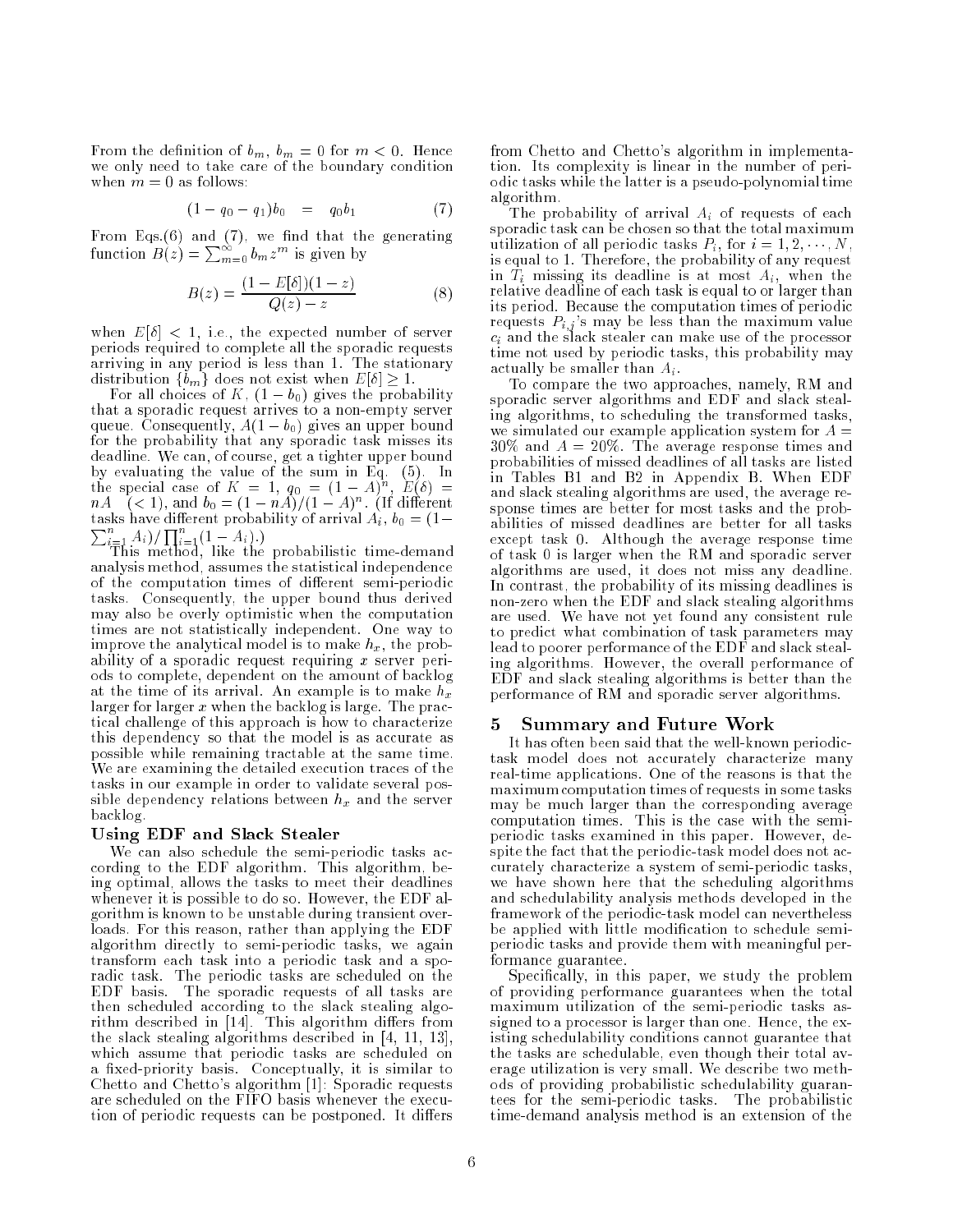exact schedulability test for periodic tasks. The extension allows us to take into account the variations in the computation times. The transform-task method transforms each semi-periodic task into a periodic task followed by a sporadic task. It allows us to provide an absolute guarantee for requests with shorter computation times and a probabilistic guarantee for longer requests.

Instead of large variations in computation times, the lengths of time between the releases of requests in some tasks may vary widely (but not as widely as those of sporadic or aperiodic tasks). The total maximum utilization of the tasks on one processor, using the minimum time between release times of consecutive requests of each task as the period of the task, may exceed one, and hence the existing schedulability conditions cannot provide any guarantee to the tasks. An analogous method of transforming the tasks into periodic tasks and sporadic tasks can be used in this case. Based on the probability density function of the interarrival times of each task, we can select a threshold value. This value is used as the period of the periodic portion of the task. Most of the requests in this task have interarrival times longer than this threshold value. Requests with interarrival times shorter than this threshold are considered to be sporadic requests. Probabilistic schedulability guarantees similar to those in this paper can then be made to these tasks. It is straightforward to unify this approach with the approach discussed earlier: There is a sporadic request where  $\alpha$  is the putation  $\alpha$   $\beta$  is the computation time larger time larger than the computation time ci of Pi or is released earlier than  $p_i$  units of time since the release time of  $T_{i,j-1}$ .

### References

- [1] H. Chetto and M. Chetto, "Some Results of the Earliest Deadline Scheduling Algorithm," IEEE Transactions on Software Engineering, vol.  $15(10)$ , pp.  $1261–1269$ , Oct. 1989.
- [2] P. S. Heidmann, "A Statistical Model for Designers of Rate Monotonic Systems," tech. rep., RMA Users Forum, Software Engineering Institute, Pittsburgh PA, 1994.
- [3] K. Kant, Introduction to Computer System Performance Evaluation. New York: McGraw-Hill, pp. 544, 1992.
- [4] J. P. Lehoczky and S. Ramos-Thuel, "An Optimal Algorithm for Scheduling Soft-Aperiodic Tasks in Fixed-Priority Preemptive Systems," in Proceedings of the IEEE Real-Time System Symposium, pp. 110-123, 1992.
- [5] J. Lehoczky, L. Sha, and Y. Ding, \The Rate Monotonic Scheduling Algorithm - Exact Characterization and Average Case Behavior," in Proceedings of the IEEE Real-Time System Sympo $sium$ , pp. 166-171, 1989.
- [6] J. P. Lehoczky, L. Sha, J. K. Strosnider, and H. Tokuda,  $\mathbf{H} = \mathbf{H} \mathbf{H}$  , we can expect the original Theory Scheduling Theory Scheduling Theory Scheduling Theory Scheduling Theory Scheduling Theory Scheduling Theory Scheduling Theory Scheduling Theory Scheduli for Hard Real-Time Systems," in Foundations of

Real-Time Computing, Scheduling and Resource Management (A. M. Tilborg and G. M. Koob, eds.), ch. 1, Kluwer Academic Publishers, 1991.

- [7] J. Y.-T. Leung and J. Whitehead, "On the Complexity of Fixed-Priority Scheduling of Periodic Real-Time Tasks," Performance Evaluation, vol. 2, pp. 237-250, 1982.
- [8] J. W.-S. Liu, Z. Deng, M. Shankar, M. Storch, J. Sun, T.-S. Tia, and L.-C. Wu, \The Use of PERTS for an Architecture and Timing Study," Tech. Rep. in preparation (available upon request), Department of Computer Science, University of Illinois at Urbana-Champaign, 1995.
- [9] C. L. Liu and J. W. Layland, "Scheduling Algorithms for Multiprogramming in a Hard Real Time Environment," in J. Assoc. Comput. Mach., vol. 20 $(1)$ , pp. 46-61, 1973.
- [10] J. W. S. Liu, J. L. R. Redondo, Z. Deng, T. S. Tia, R. Bettati, A. Silberman, M. Storch, R. Ha, and W. K. Shih, "PERTS: A Prototyping Environment for Real-Time Systems," in Proceedings of the Real-Time System Symposium, pp.  $184-188$ , 1993.
- [11] S. Ramos-Thuel and J. P. Lehoczky, "On-Line Scheduling of Hard Deadline Aperiodic Tasks in Fixed-Priority Systems," in Proceedings of the IEEE Real-Time System Symposium, pp. 160-171, 1993.
- [12] B. Sprunt, L. Sha, and J. P. Lehoczky, "Aperiodic Task Scheduling for Hard Real-Time Systems,' Real-Time Systems: The International Journal of Time-Critical Computing Systems, vol. 1, pp. 27– 60, 1989.
- [13] T.-S. Tia, J. W.-S. Liu, and M. Shankar, "Algorithms and Optimality of Scheduling Soft Aperiodic Requests in Fixed-Priority Preemptive Systems," To appear in Real-Time Systems: The International Journal of Time-Critical Computing Systems.
- [14] T.-S. Tia, J. W.-S. Liu, J. Sun, and R. Ha, \A Linear-Time Optimal Acceptance Test for Scheduling of Hard Real-Time Tasks," Submitted to IEEE Transaction on Software Engineering, 1994.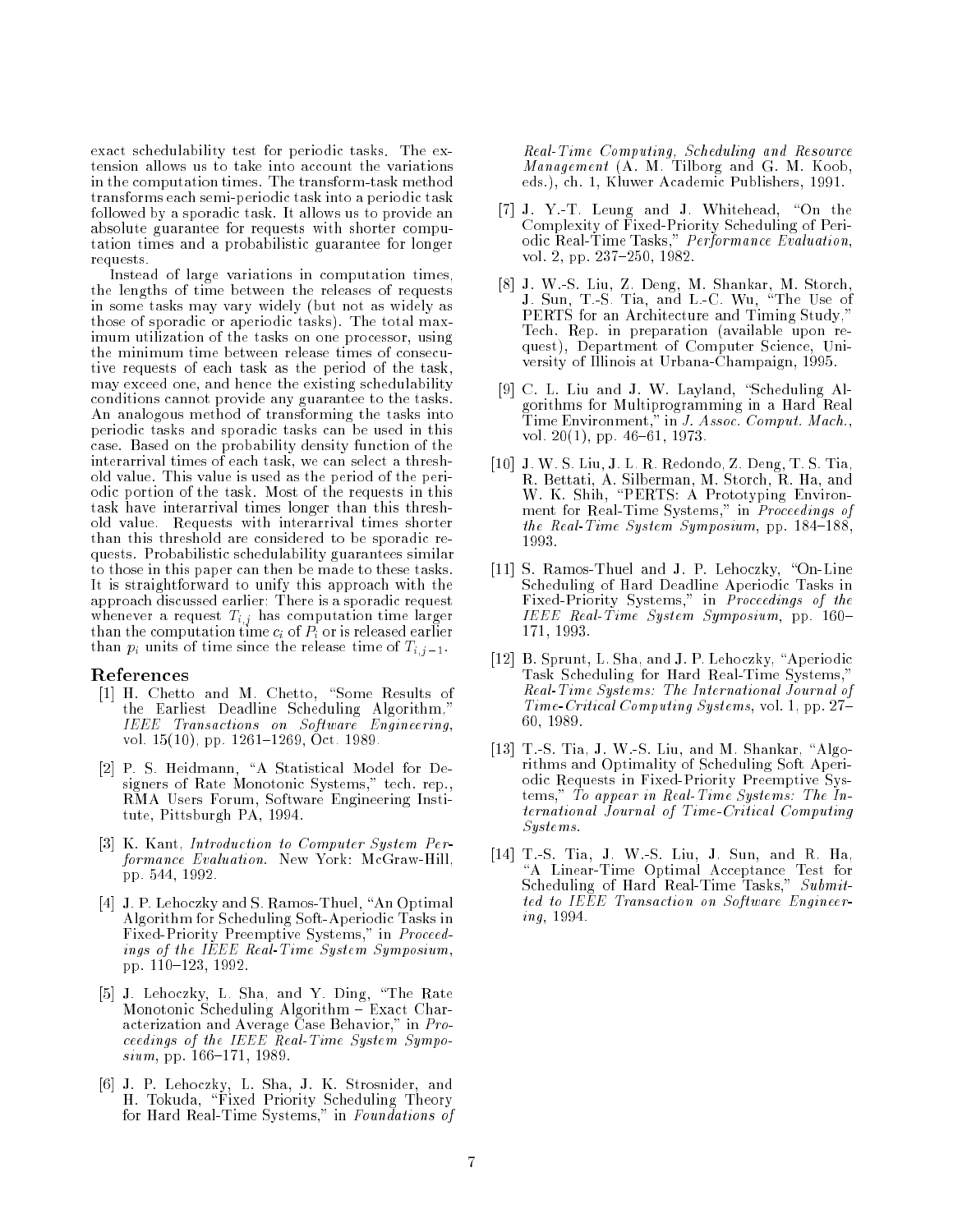Appendix A: Response Times of Sporadic Tasks When Scheduled According to the RM and Sporadic Server Algorithms

On Processor 1: Task 18 is periodic with period 6,000,000.

Sporadic Server 1: period 638, exe. budget 200.

| ientí s- | M.<br>erio |  |
|----------|------------|--|
|          |            |  |

Sporadic Server 2: period 30417, exe. budget 16000.

| $\overline{\text{Client}}(s)$ | period |
|-------------------------------|--------|
| Task 3                        | 99667  |
| Task 29                       | 30549  |
| Task 0                        | 3057   |

### On Processor 3:

Sporadic Server 1: period 1738, exe. budget 170.

| period |
|--------|
| 2229   |
| 3715   |
| 3623   |
| 3069   |
| 1738   |
| 4373   |
| 3696   |
|        |

Sporadic Server 2: period 2960, exe. budget 442.

| Client(s)       | period       |  |
|-----------------|--------------|--|
| Task<br>Task 10 | 6008<br>3004 |  |
| Task 27         | 5260         |  |

Sporadic Server 3: period 18212, exe. budget 800.

| rent(s) | period |  |
|---------|--------|--|
| lask b  | ולא    |  |
| Task 20 | 26019  |  |

Sporadic Server 4: period 50064, exe. budget 3000.

| Client(s) | period |
|-----------|--------|
| Task 6    | 55762  |
| Task 9    | 50083  |

### On Processor 2:

Sporadic Server 1: period 3047, exe. budget 800.

| entí s i | 16 F I O CI |  |
|----------|-------------|--|
|          |             |  |

Sporadic Server 2: period 7797, exe. budget 500.

| Client(s)       | period       |
|-----------------|--------------|
| Task            | '802         |
| Task 14<br>Task | 8105<br>8190 |

Sporadic Server 3: period 13446, exe. budget 1340.

| Client(s) | period |
|-----------|--------|
| Task 7    | 14655  |
| Task 8    | 14177  |
| Task 21   | 27932  |
| Task 24   | 13458  |

Sporadic Server 4: period 50023, exe. budget 6050.

| Client(s) | period |
|-----------|--------|
| Task 13   | 96774  |
| Task 25   | 104529 |
| Task 26   | 50083  |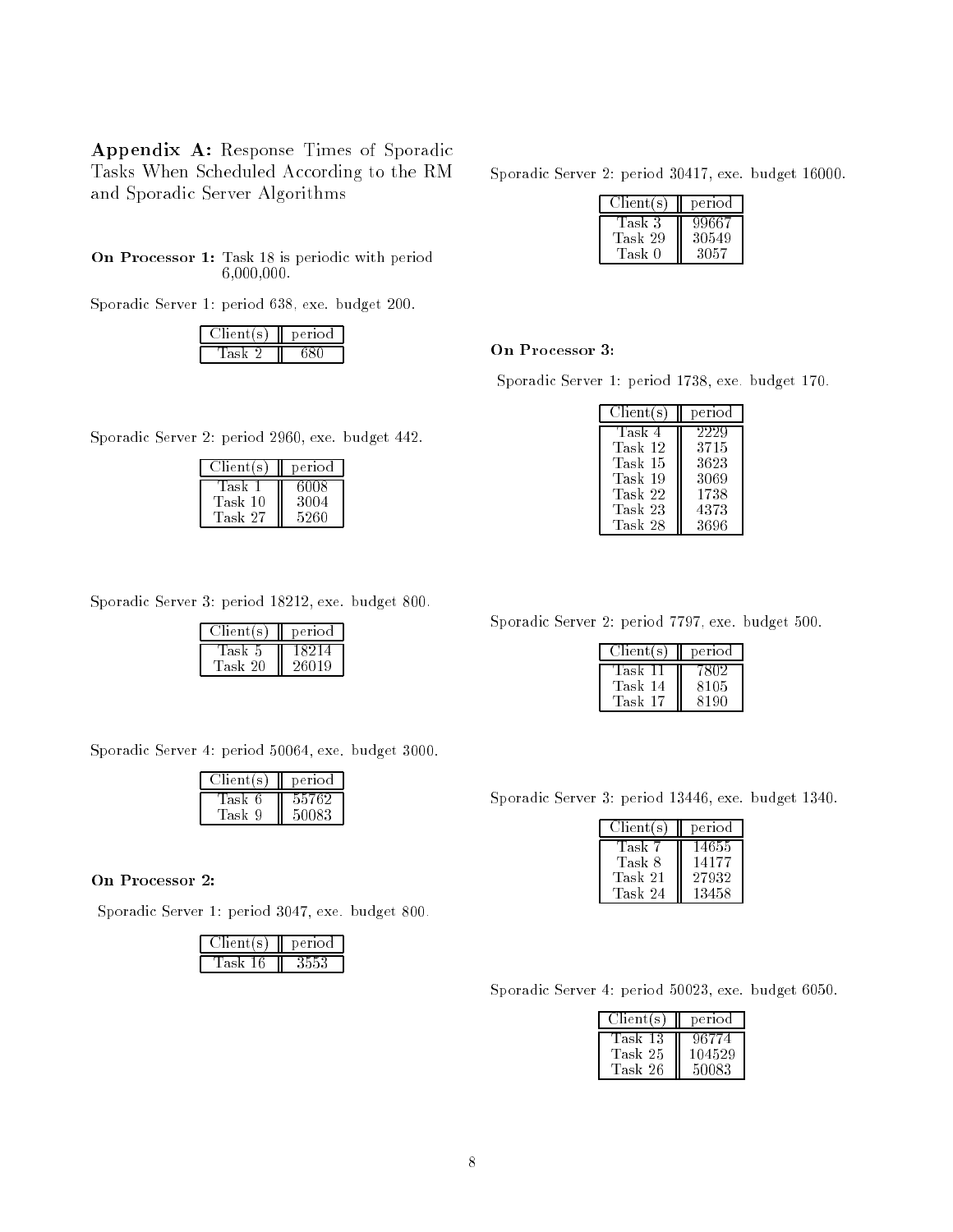Appendix B: Response Times of Sporadic Tasks When Scheduled According to the Transform Task Method

Table B1:  $A = 30\%$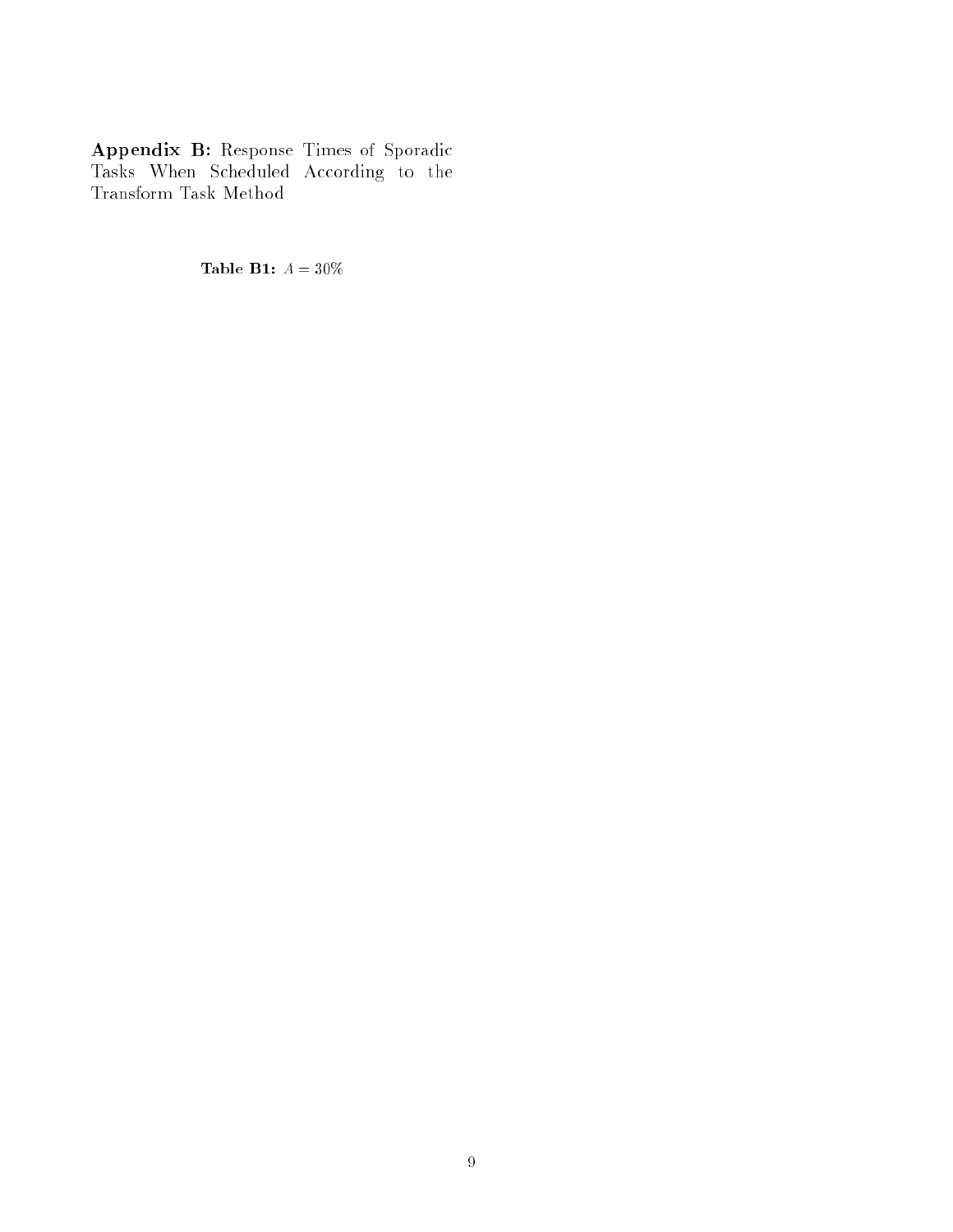|         | RM with Sporadic Server |                                        | EDF with Slack Stealer |                   |
|---------|-------------------------|----------------------------------------|------------------------|-------------------|
| Task    |                         | ave. response time   % missed deadline | ave, response time     | % missed deadline |
| Task 1  | 65.69                   |                                        | 46.09                  |                   |
| Task 2  | 157.04                  | 0.95                                   | 141.45                 | 0.064             |
| Task 5  | 18.55                   |                                        | 10.89                  |                   |
| Task 6  | 9.56                    |                                        | 5.00                   |                   |
| Task 9  | 102.53                  |                                        | 65.41                  |                   |
| Task 10 | 199.31                  |                                        | 150.79                 |                   |
| Task 20 | 21.01                   |                                        | 15.92                  |                   |
| Task 27 | 144.58                  |                                        | 95.87                  |                   |

On Processor 1: Task 18 is periodic with period 6,000,000

## On Processor 2:

|         | <b>RM</b> with Sporadic Server |                   | -with Slack Stealer |                   |
|---------|--------------------------------|-------------------|---------------------|-------------------|
| Task    | ave, response time             | % missed deadline | ave, response time  | % missed deadline |
| lask U  | 434.57                         |                   | 35.61               |                   |
| Task 3  | 43.05                          |                   | 29.00               |                   |
| Task 16 | 821.17                         | 2.04              | 812.23              | 0.799             |
| Task 29 | 21.55 °                        |                   | 421.07              |                   |

# On Processor 3:

|         | RM with Sporadic Server |                   | EDF with Slack Stealer |                    |
|---------|-------------------------|-------------------|------------------------|--------------------|
| Task    | ave, response time      | % missed deadline | ave. response time     | % missed deadline- |
| Task 4  | 96.14                   |                   | 79.63                  |                    |
| Task 7  | 160.39                  |                   | 136.00                 |                    |
| Task 8  | 61.06                   |                   | 17.29                  |                    |
| Task 11 | 49.45                   |                   | 38.10                  |                    |
| Task 12 | 146.71                  |                   | 58.50                  |                    |
| Task 13 | 24.57                   |                   | 19.00                  |                    |
| Task 14 | 31.17                   |                   | 46.73                  |                    |
| Task 15 | 21.15                   |                   | 12.65                  |                    |
| Task 17 | 94.42                   |                   | 81.17                  |                    |
| Task 19 | 29.99                   |                   | 31.86                  |                    |
| Task 21 | 5.59                    |                   | 3.50                   |                    |
| Task 22 | 8.14                    |                   | 9.03                   |                    |
| Task 23 | 22.91                   |                   | 18.93                  |                    |
| Task 24 | 60.97                   |                   | 57.94                  |                    |
| Task 25 | 119.83                  |                   | 194.00                 |                    |
| Task 26 | 248.21                  |                   | 256.50                 |                    |
| Task 28 | 139.16                  |                   | 108.91                 |                    |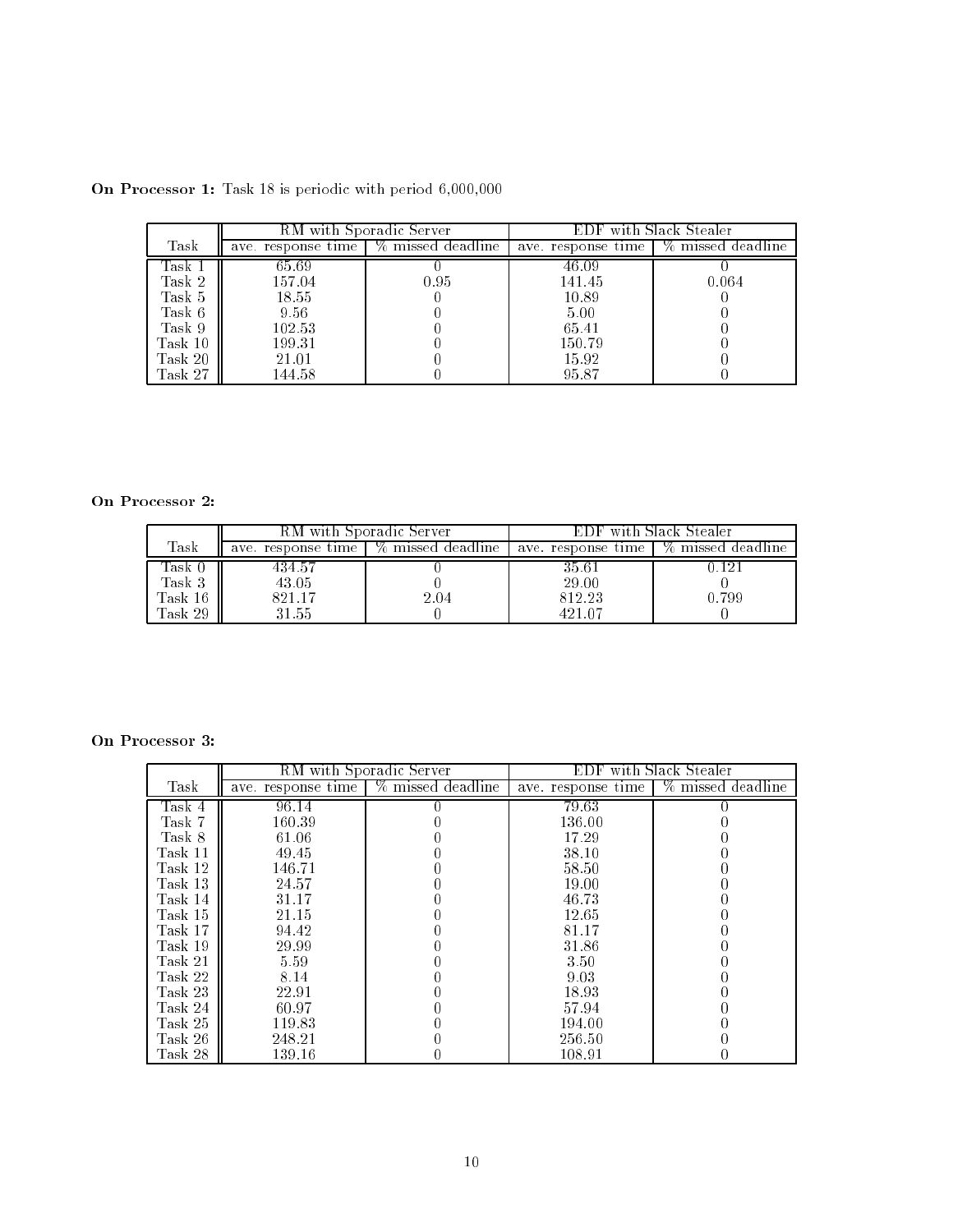Table **B2:**  $A = 20\%$